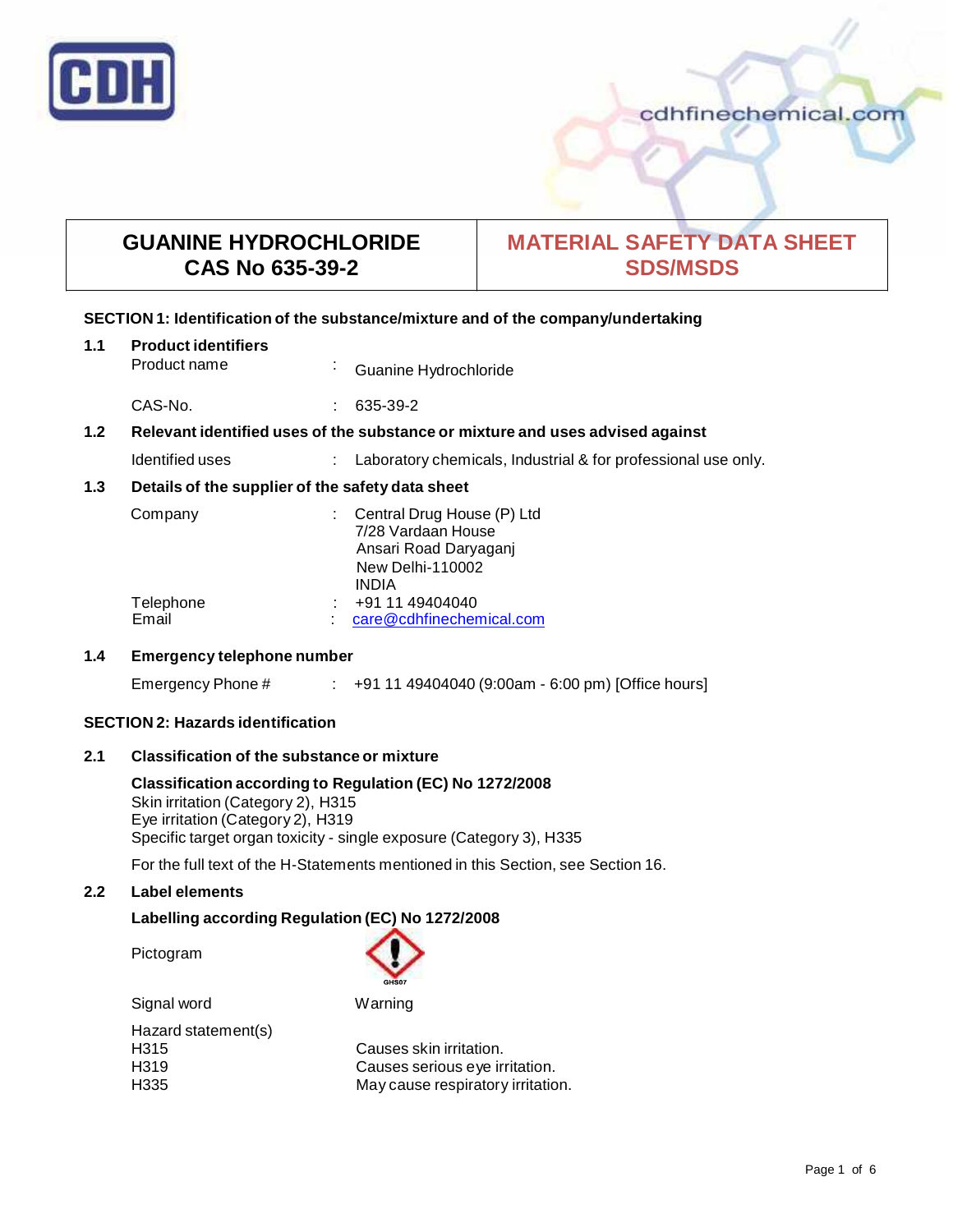| Precautionary statement(s)               | Avoid breathing dust/fume/gas/mist/vapours/spray.                   |
|------------------------------------------|---------------------------------------------------------------------|
| P <sub>261</sub>                         | IF IN EYES: Rinse cautiously with water for several minutes. Remove |
| $P305 + P351 + P338$                     | contact lenses, if present and easy to do. Continue rinsing.        |
| Supplemental Hazard<br><b>Statements</b> | none                                                                |

#### **2.3 Other hazards** - none

#### **SECTION 3: Composition/information on ingredients**

#### **3.1 Substances**

| Synonyms         |                          | : 2-Amino-6-hydroxypurinehydrochloride                          |               |
|------------------|--------------------------|-----------------------------------------------------------------|---------------|
| Formula          | : $C_5H_5N_5O \cdot HCl$ |                                                                 |               |
| Molecular weight | 187.59 g/mol             |                                                                 |               |
| CAS-No.          | 635-39-2                 |                                                                 |               |
| EC-No.           | 211-235-5                |                                                                 |               |
|                  |                          | Hazardous ingredients according to Regulation (EC) No 1272/2008 |               |
| Component        |                          | Classification                                                  | Concentration |

| 00.000.000.00 |                                                      | <u>oiuooinouuoni</u>                            | <u>ounuunuunun</u> |
|---------------|------------------------------------------------------|-------------------------------------------------|--------------------|
|               | 2-Amino-1,7-dihydro-6H-purin-6-one monohydrochloride |                                                 |                    |
| CAS-No.       | 635-39-2                                             | Skin Irrit. 2; Eye Irrit. 2; STOT $\le$ = 100 % |                    |
| EC-No.        | 211-235-5                                            | SE 3: H315, H319, H335                          |                    |

For the full text of the H-Statements mentioned in this Section, see Section 16.

#### **SECTION 4: First aid measures**

## **4.1 Description of first aid measures**

#### **General advice**

Consult a physician. Show this safety data sheet to the doctor in attendance.

#### **If inhaled**

If breathed in, move person into fresh air. If not breathing, give artificial respiration. Consult a physician.

#### **In case of skin contact**

Wash off with soap and plenty of water. Consult a physician.

## **In case of eye contact**

Rinse thoroughly with plenty of water for at least 15 minutes and consult a physician.

#### **If swallowed**

Never give anything by mouth to an unconscious person. Rinse mouth with water. Consult a physician.

#### **4.2 Most important symptoms and effects, both acute and delayed** The most important known symptoms and effects are described in the labelling (see section 2.2) and/or in section 11

**4.3 Indication of any immediate medical attention and special treatment needed** No data available

#### **SECTION 5: Firefighting measures**

#### **5.1 Extinguishing media**

#### **Suitable extinguishing media**

Use water spray, alcohol-resistant foam, dry chemical or carbon dioxide.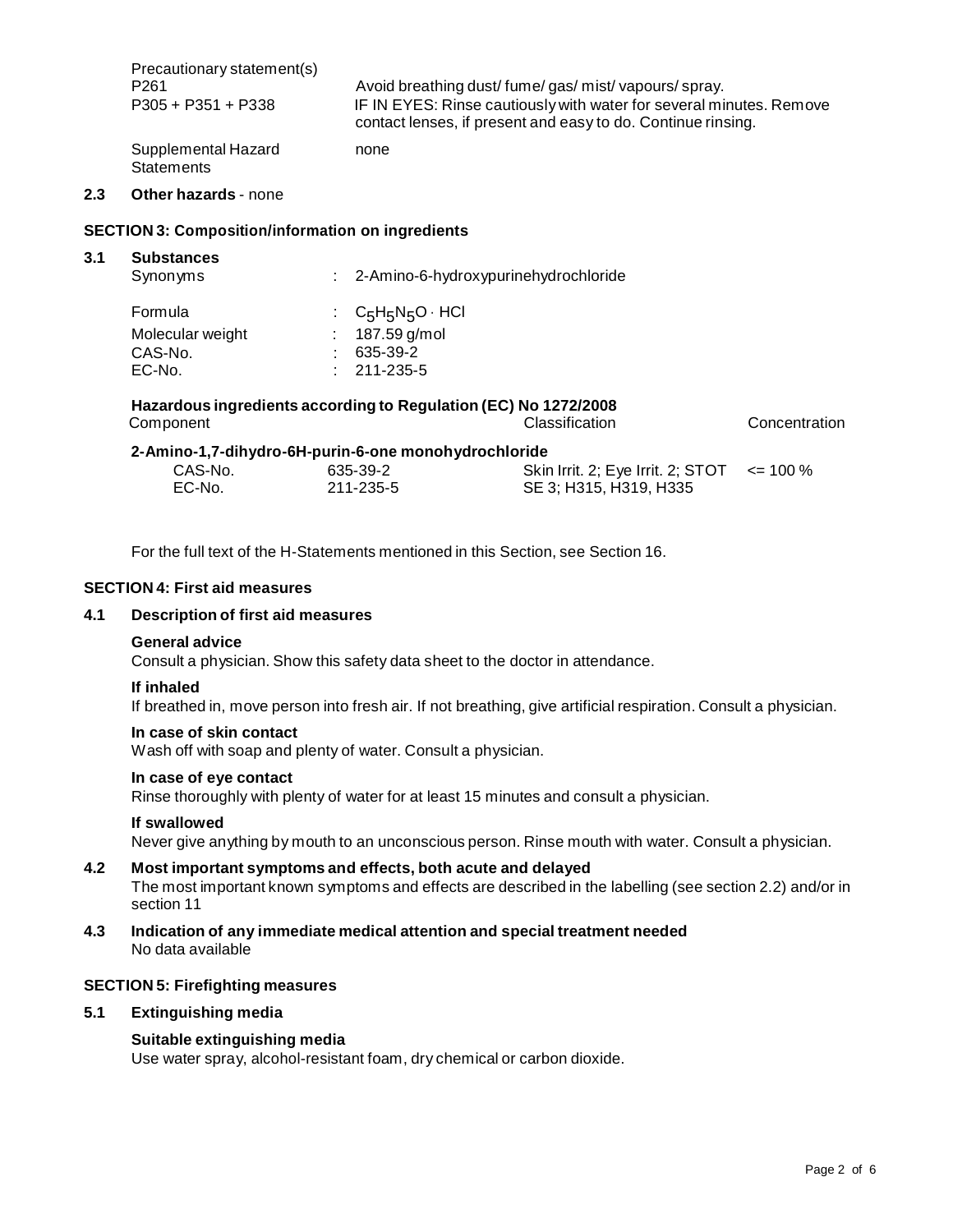- **5.2 Special hazards arising from the substance ormixture** Carbon oxides, Nitrogen oxides (NOx)
- **5.3 Advice for firefighters** Wear self-contained breathing apparatus for firefighting if necessary.
- **5.4 Further information** No data available

#### **SECTION 6: Accidentalrelease measures**

- **6.1 Personal precautions, protective equipment and emergency procedures** Use personal protective equipment. Avoid dust formation. Avoid breathing vapours, mist or gas. Ensure adequate ventilation. Evacuate personnel to safe areas. Avoid breathing dust. For personal protection see section 8.
- **6.2 Environmental precautions** Do not let product enter drains.
- **6.3 Methods and materials for containment and cleaning up** Pick up and arrange disposal without creating dust. Sweep up and shovel. Keep in suitable, closed containers for disposal.
- **6.4 Reference to other sections** For disposal see section 13.

## **SECTION 7: Handling and storage**

#### **7.1 Precautions for safe handling**

Avoid contact with skin and eyes. Avoid formation of dust and aerosols. Provide appropriate exhaust ventilation at places where dust is formed. For precautions see section 2.2.

#### **7.2 Conditions for safe storage, including any incompatibilities**

Store in cool place. Keep container tightly closed in a dry and well-ventilated place.

Recommended storage temperature 2 - 8 °C

Hygroscopic. Storage class (TRGS 510): Combustible Solids

#### **7.3 Specific end use(s)**

Apart from the uses mentioned in section 1.2 no other specific uses are stipulated

#### **SECTION 8: Exposure controls/personal protection**

#### **8.1 Control parameters**

#### **8.2 Exposure controls**

#### **Appropriate engineering controls**

Handle in accordance with good industrial hygiene and safety practice. Wash hands before breaks and at the end of workday.

## **Personal protective equipment**

#### **Eye/face protection**

Safety glasses with side-shields conforming to EN166 Use equipment for eye protection tested and approved under appropriate government standards such as NIOSH (US) or EN 166(EU).

## **Skin protection**

Handle with gloves. Gloves must be inspected prior to use. Use proper glove removal technique (without touching glove's outer surface) to avoid skin contact with this product. Dispose of contaminated gloves after use in accordance with applicable laws and good laboratory practices. Wash and dry hands.

#### **Body Protection**

Impervious clothing, The type of protective equipment must be selected according to the concentration and amount of the dangerous substance at the specific workplace.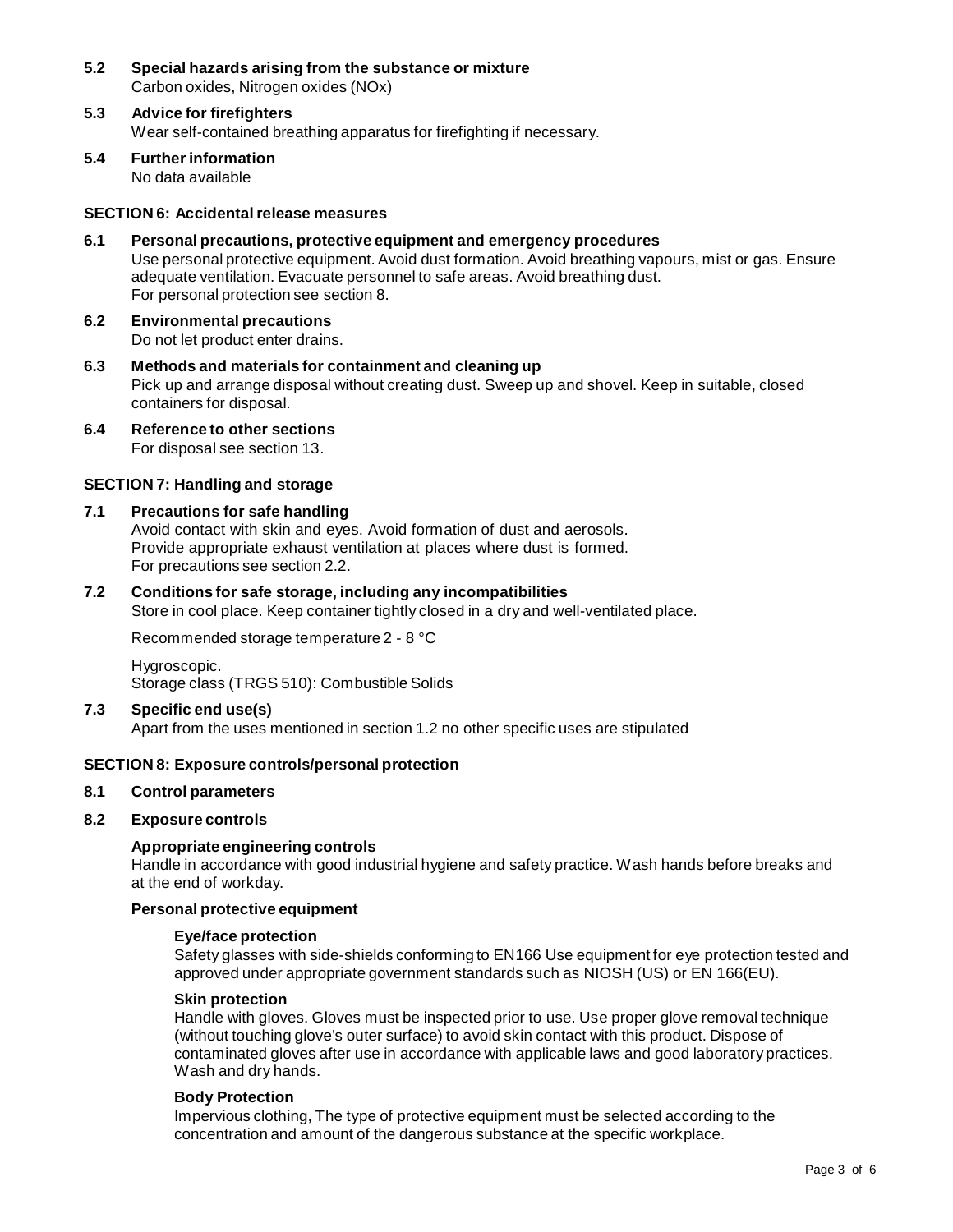#### **Respiratory protection**

For nuisance exposures use type P95 (US) or type P1 (EU EN 143) particle r (US) or type ABEK- P2 (EU EN 143) respirator cartridges. Use respirators and components tested and approved under appropriate government standards such as NIOSH (US) or CEN (EU).

#### **Control of environmental exposure**

Do not let product enter drains.

#### **SECTION 9: Physical and chemical properties**

## **9.1 Information on basic physical and chemical properties**

|     | a)      | Appearance                                         | Form: Fine powder<br>Colour: White |
|-----|---------|----------------------------------------------------|------------------------------------|
|     | b)      | Odour                                              | No data available                  |
|     | c)      | <b>Odour Threshold</b>                             | No data available                  |
|     | d)      | рH                                                 | No data available                  |
|     | e)      | Melting point/freezing<br>point                    | Melting point/range: $>=$ 300 °C   |
|     | f)      | Initial boiling point and<br>boiling range         | No data available                  |
|     | g)      | Flash point                                        | No data available                  |
|     | h)      | Evaporation rate                                   | No data available                  |
|     | i)      | Flammability (solid, gas)                          | No data available                  |
|     | j)      | Upper/lower<br>flammability or<br>explosive limits | No data available                  |
|     | k)      | Vapour pressure                                    | No data available                  |
|     | $\vert$ | Vapour density                                     | No data available                  |
|     | m)      | Relative density                                   | No data available                  |
|     | n)      | Water solubility                                   | No data available                  |
|     | O)      | Partition coefficient: n-<br>octanol/water         | No data available                  |
|     | p)      | Auto-ignition<br>temperature                       | No data available                  |
|     | q)      | Decomposition<br>temperature                       | No data available                  |
|     | r)      | Viscosity                                          | No data available                  |
|     | s)      | <b>Explosive properties</b>                        | No data available                  |
|     | t)      | Oxidizing properties                               | No data available                  |
| 9.2 |         | Other safety information                           |                                    |

No data available

## **SECTION 10: Stability and reactivity**

#### **10.1 Reactivity** No data available

## **10.2 Chemical stability** Stable under recommended storage conditions.

#### **10.3 Possibility of hazardous reactions** No data available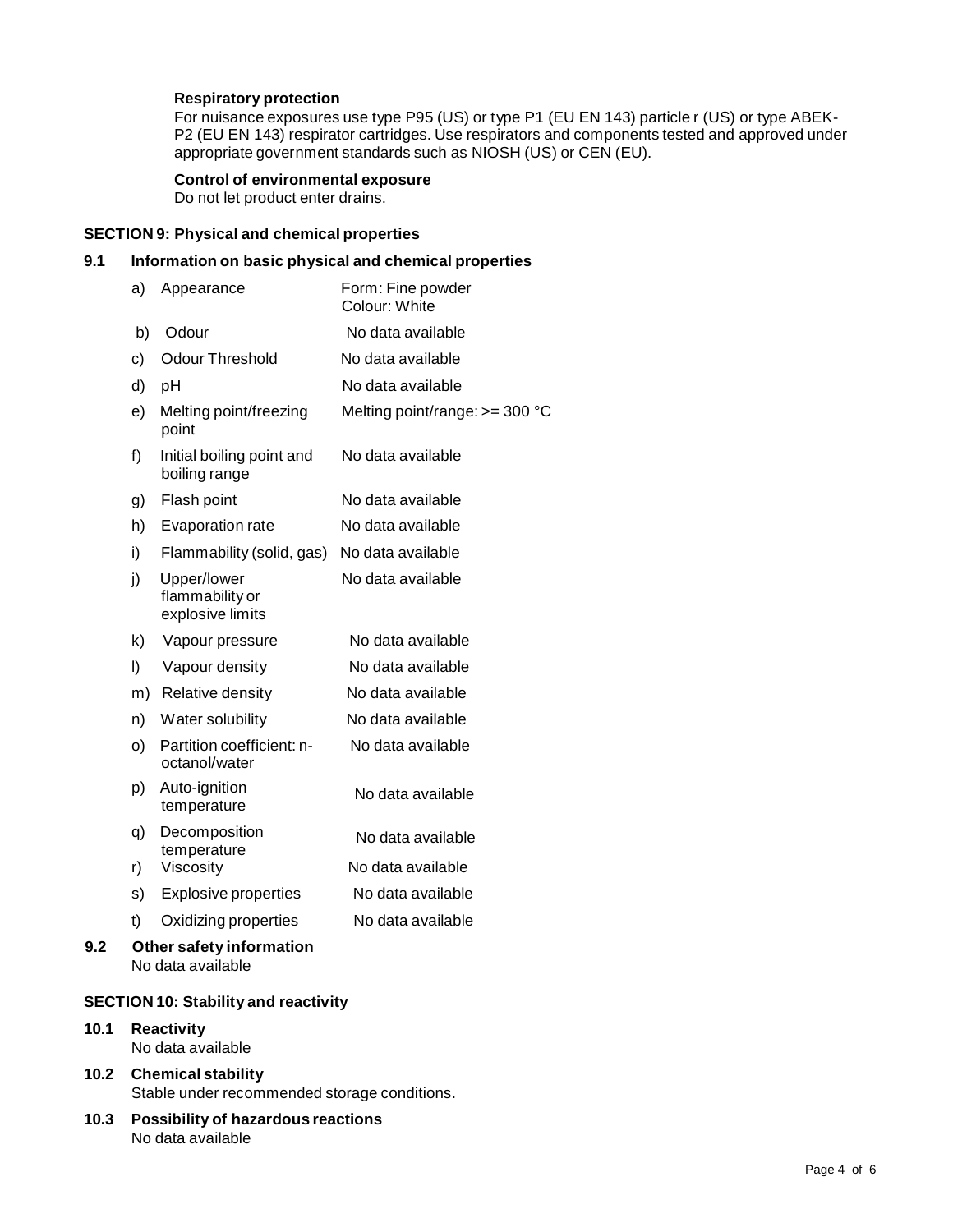#### **10.4 Conditions to avoid** No data available

**10.5 Incompatible materials** Strong oxidizing agents

#### **10.6 Hazardous decomposition products** Hazardous decomposition products formed under fire conditions. - Carbon oxides, Nitrogen oxides (NOx) Other decomposition products - No data available In the event of fire: see section 5

## **SECTION 11: Toxicological information**

#### **11.1 Information on toxicological effects**

#### **Acute toxicity**

LD50 Intraperitoneal - Rat - 200 mg/kg(2-Amino-1,7-dihydro-6H-purin-6-one monohydrochloride)

#### **Skin corrosion/irritation**

No data available(2-Amino-1,7-dihydro-6H-purin-6-one monohydrochloride)

#### **Serious eye damage/eye irritation**

No data available(2-Amino-1,7-dihydro-6H-purin-6-one monohydrochloride)

## **Respiratory orskin sensitisation**

No data available(2-Amino-1,7-dihydro-6H-purin-6-one monohydrochloride)

#### **Germ cell mutagenicity**

No data available(2-Amino-1,7-dihydro-6H-purin-6-one monohydrochloride)

#### **Carcinogenicity**

IARC: No component of this product present at levels greater than or equal to 0.1% is identified as probable, possible or confirmed human carcinogen by IARC.

## **Reproductive toxicity**

No data available(2-Amino-1,7-dihydro-6H-purin-6-one monohydrochloride)

#### **Specific target organ toxicity - single exposure**

Inhalation - May cause respiratory irritation.(2-Amino-1,7-dihydro-6H-purin-6-one monohydrochloride)

## **Specific target organ toxicity - repeated exposure**

No data available

#### **Aspiration hazard**

No data available(2-Amino-1,7-dihydro-6H-purin-6-one monohydrochloride)

#### **Additional Information**

RTECS: MF8400000

To the best of our knowledge, the chemical, physical, and toxicological properties have not been thoroughly investigated.(2-Amino-1,7-dihydro-6H-purin-6-one monohydrochloride)

#### **SECTION 12: Ecological information**

- **12.1 Toxicity** No data available
- **12.2 Persistence and degradability** No data available
- **12.3 Bioaccumulative potential** No data available

## **12.4 Mobility in soil** No data available(2-Amino-1,7-dihydro-6H-purin-6-one monohydrochloride)